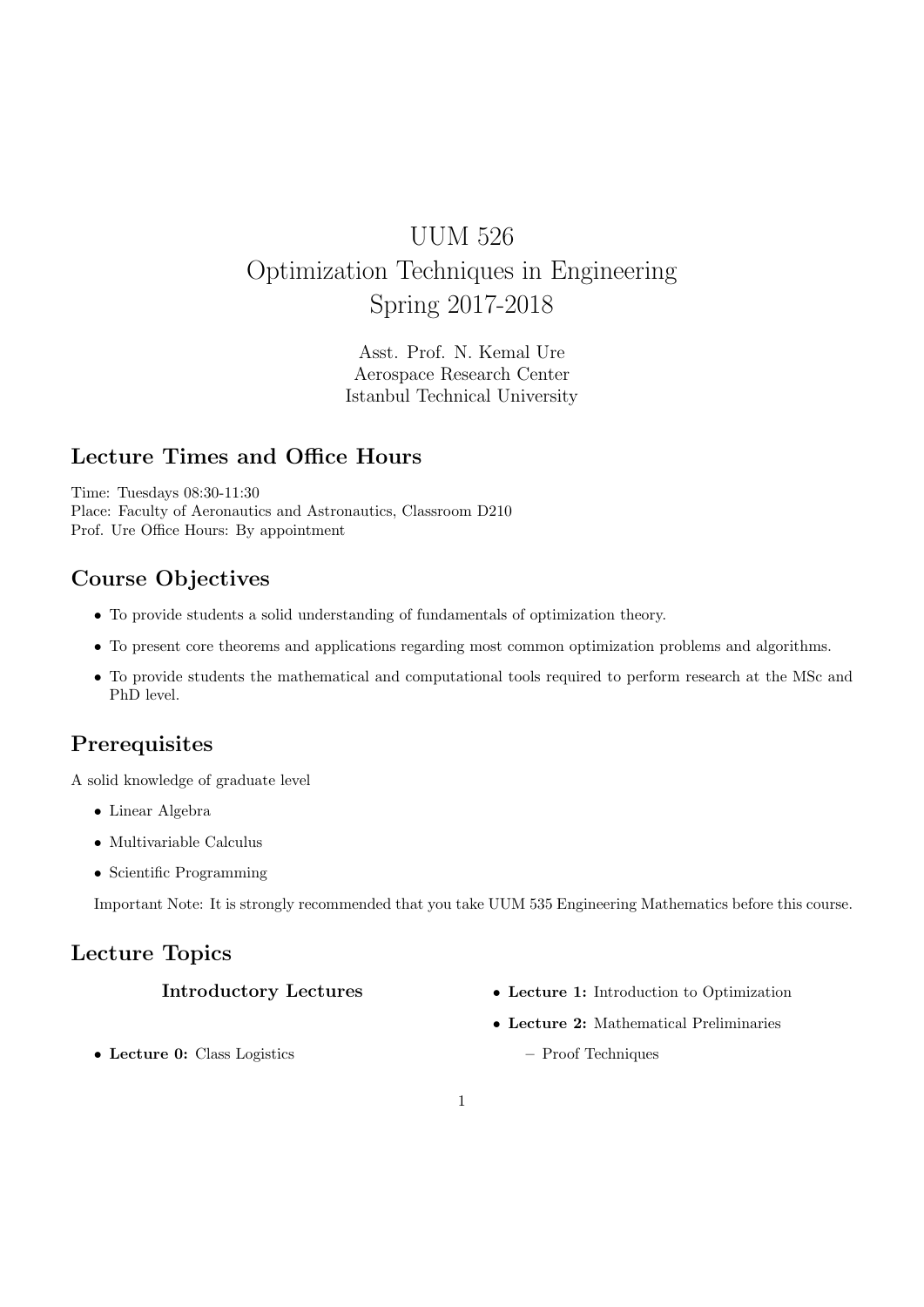- Linear Algebra
- Geometry
- Multivariable Calculus
- Lecture 3: Basics of Optimization
	- Condition for Local Minimizers

#### Part I: Unconstrained Optimization

- Lecture 4: One Dimensional Optimization
	- Golden Section Search
	- Fibonacci Search
	- Bisection Method
	- Newton's Method
	- Secant Method
- Lecture 5: Gradient Methods
	- The Method of Steepest Descent
	- Analysis of Gradient Methods
- Lecture 6: Netwon's Method
	- Newton's Method
	- Analysis of Newton's Method
	- Levenberg-Marquardt Modification
- Lecture 7: Conjugate Direction Methods
	- Conjugate Direction Algorithm
	- Conjugate Gradient Algorithm
- Lecture 8: Quasi-Newton Methods
	- Approximating the Inverse Hessian
	- Rank One Correction Formula
	- DPF Algorithm
	- BFGS Algorithm
- Lecture 9: Least Squares Problems
	- Least Squares Analysis
	- Recursive Least Squares Algorithm
	- Minimum Norm Problems
- Lecture 10: Neural Networks
- Single Neuron Training
- The Backpropagation Algorithm
- Lecture 11: Global Search Algorithms
	- Nelder-Mead Simplex Algorithm
	- Simulated Annealing
	- Particle Swarm Optimization
	- Genetic Algorithms

#### Part II: Linear Programming

- Lecture 12: Introduction To Linear Programming
	- Examples of Linear Programs
	- Standard Form
	- Basic Solution
	- Geometry of Linear Programming
- Lecture 13: Simplex Method
	- Row Operations
	- Canonical Augmented Matrix
	- Simplex Algorithm
		- Two Phase Simplex Method
- Lecture 14: Duality
	- Dual Linear Programs
	- Properties of Dual Problems
- Lecture 15: Integer Programming
	- Integer Programs
	- Unimodular Matrices
	- Cutting Plane Method

### Part III: Constrained Nonlinear Programming

- Lecture 16: Problems with Equality Constraints
	- Tangent and Normal Spaces
	- Lagrange Condition
	- Second Order Conditions
- Lecture 17: Problems with Inequality Constraints
	- Karush-Kuhn-Tucker Conditions
	- Second Order Conditions
- Lecture 18: Convex Optimization Problems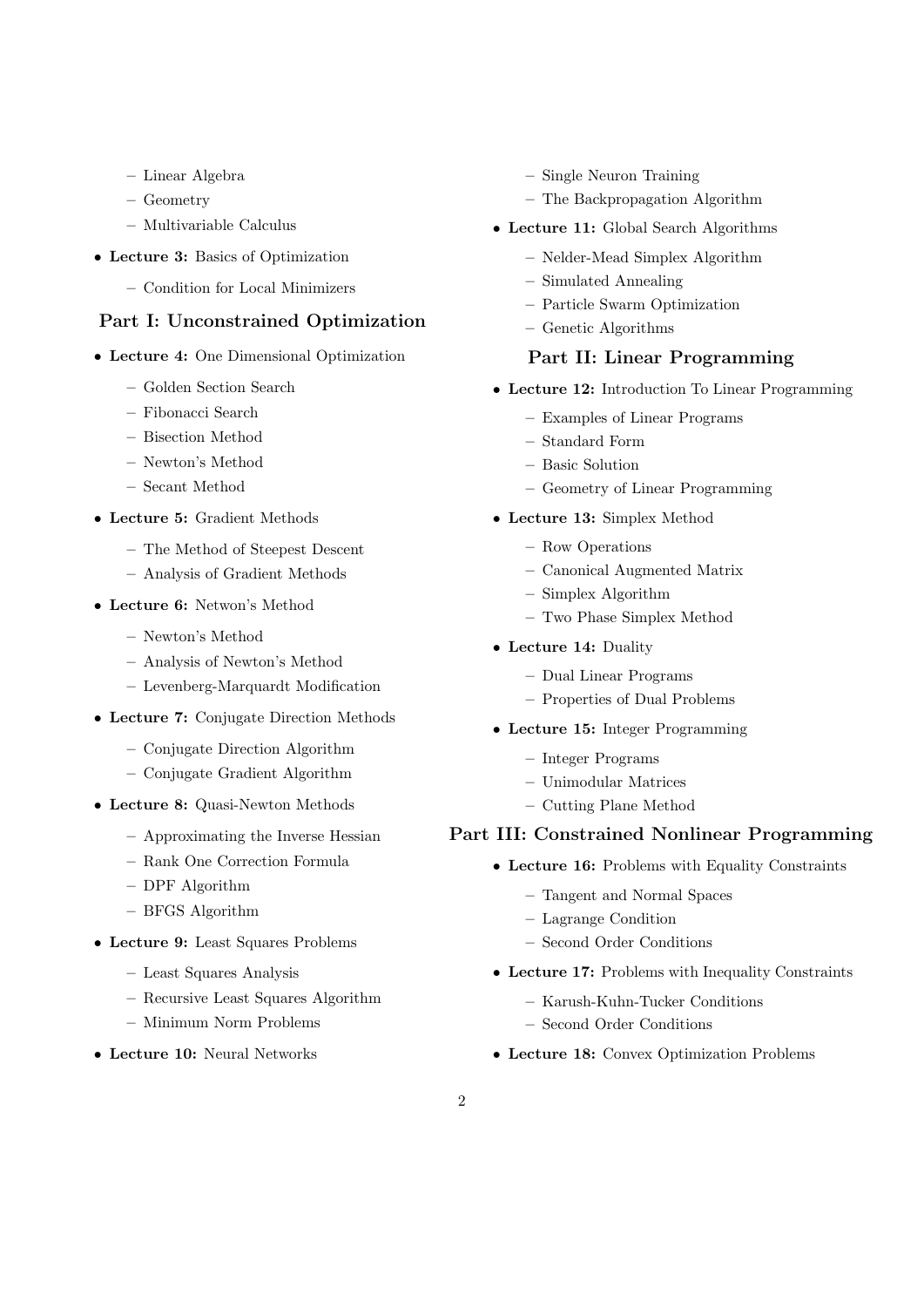- Convex Functions
- Convex Problems
- Semidefinite Programming
- Lecture 19: Algorithms for Constrained Optimization
	- Projections
	- Projected Gradient Methods
	- Lagrangian Algorithm

– Penalty Methods

- Lecture 20: Multiobjective Optimization
	- Pareto Solutions
	- Computing Pareto Front
	- From Multiobjective Optimization to Single Objective Optimization
	- Uncertain Linear Programs

### **Textbooks**

- Main Textbook: Chong, Edwin KP, and Stanislaw H. Zak. An Introduction to Optimization. Vol. 76. John Wiley and Sons, 2013.
- Secondary Textbook: Boyd, Stephen, and Lieven Vandenberghe. Convex Optimization. Cambridge university press, 2004.
- Additional Textbook: Arora, J.S., 2004. Introduction to Optimum Design, Elsevier Academic Press.

### Grading

- Problem Sets (30%)
- Take-Home Midterm (20%)
- Term Project (20%)
- Take-Home Final Exam  $(30\%)$

### Grading Policies

- Cheating is strictly monitored and the penalty is  $-100$  (minus hundred) points per assignment.
- Late assignments get −30 (minus thirty) points for each day after the deadline.
- No team work is allowed on problem sets and exams.
- Solutions typeset with  $LAT$ <sub>EX</sub>get  $+10$  bonus points.
- Each problem set will also contain a bonus problem, which will earn the student +10 bonus points if solved correctly.